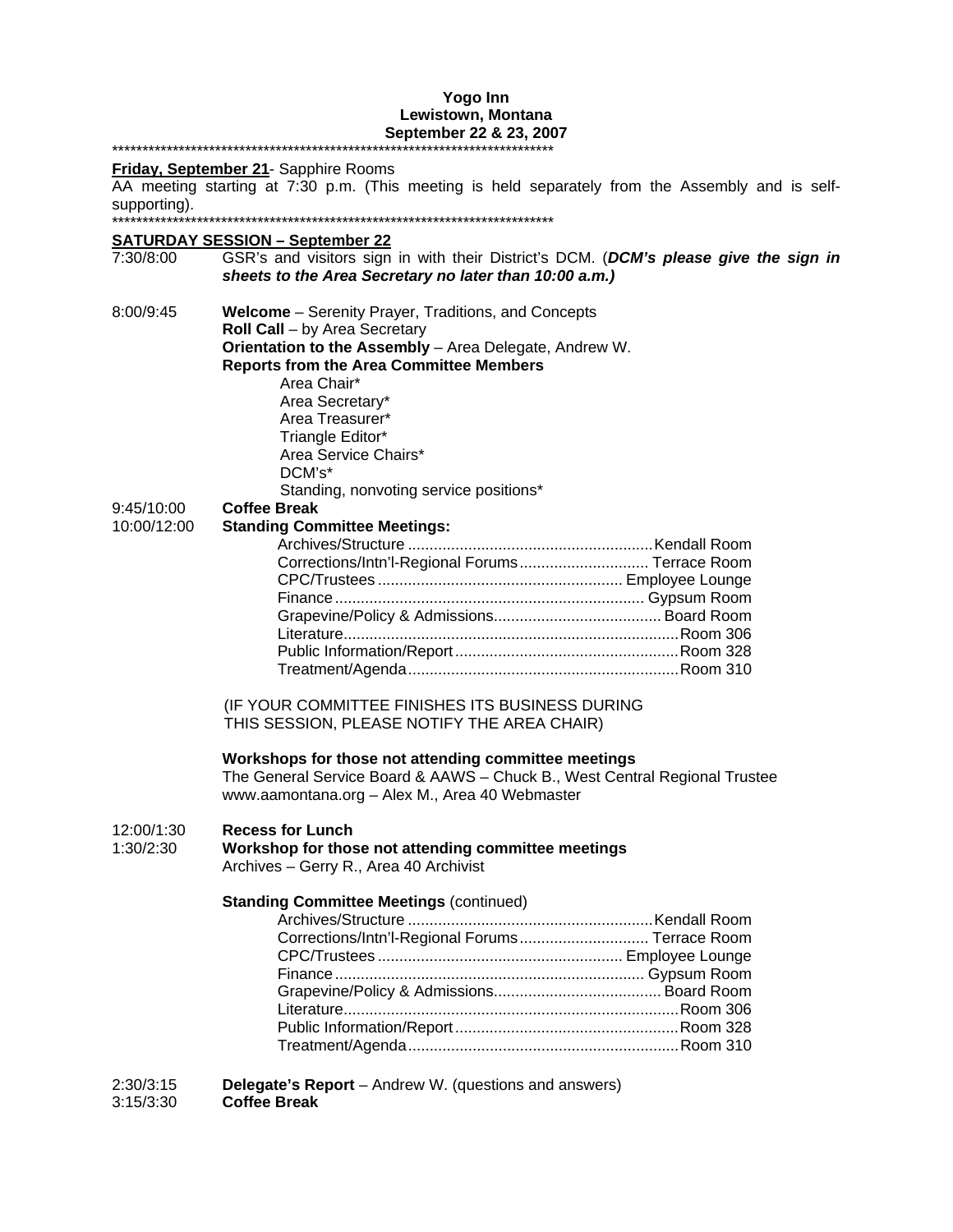### 3:30/4:15 **Election of Nominee for West Central Regional Trustee**

- 4:15/5:00 **Floor Assembly Committee Reports/Motions and Discussion**
- Literature \*\* Linda B. Grapevine/Policy & Admissions \*\* - BilliJo D. Archives/Structure \*\* - Conrad M. Finance \*\* - Curt K. Public Information/Report & Charter \*\* - Sean B. CPC/Trustees \*\* - Terry S. Treatment/Agenda \*\* - Geoff D. Corrections/Intn'l Conventions-Regional Forums \*\* - Bill E.
- 5:00/7:00 **Recess for Dinner**
- 7:00/8:15 **Speaker West Central Regional Service Trustee Chuck B.**
- 8:15/8:30 **Coffee Break**
- 8:30/10:00 **GSR Breakout** Led by Past Delegate Mark S.: Ask-it-basket questions and sharing **DCM Breakout** – Led by Past Delegate Bob H.: Ask-it-basket questions and sharing

### **SUNDAY SESSION – April 15**

| 8:00/9:00   | *Roundup Reports:                                                                  |
|-------------|------------------------------------------------------------------------------------|
|             | Spring 2007 Butte; Fall 2007 Great Falls; Spring 2008 Helena                       |
|             | *Intergroup Reports                                                                |
|             | *Report on the West Central Regional Forum                                         |
|             | *Update of establishment of the Area 40 800 number - Sean B.                       |
|             | *Report on the Area Workshops held in Dillon & Glasgow – Scott W.                  |
| 9:00/9:30   | Past Delegate Sharing - Bob H.                                                     |
| 9:30/10:00  | Past Delegate Sharing - Mark S.                                                    |
| 10:00/10:15 | <b>Coffee Break</b>                                                                |
| 10:15/12:00 | <b>Continue Floor Assembly</b> / Committee Reports - Recommendations - Discussion, |
|             | <b>General Sharing</b>                                                             |

### *ADJOURN / DRIVE SAFELY!!!*

*\* Reports: 5-minute time limit with two written copies given to the Area Secretary.* 

### *Floor comments are requested to take no longer than 3 minutes*

*Please note that the rooms this Assembly meets in have been designated smoke free by past action. The Yogo Inn has graciously placed ashtrays/receptacles just outside the outside doors. They have requested that smoking be limited to that are and the bar and that we not smoke in the meeting rooms, hallways or lobby area. Your thoughtful compliance and courtesy are appreciated.*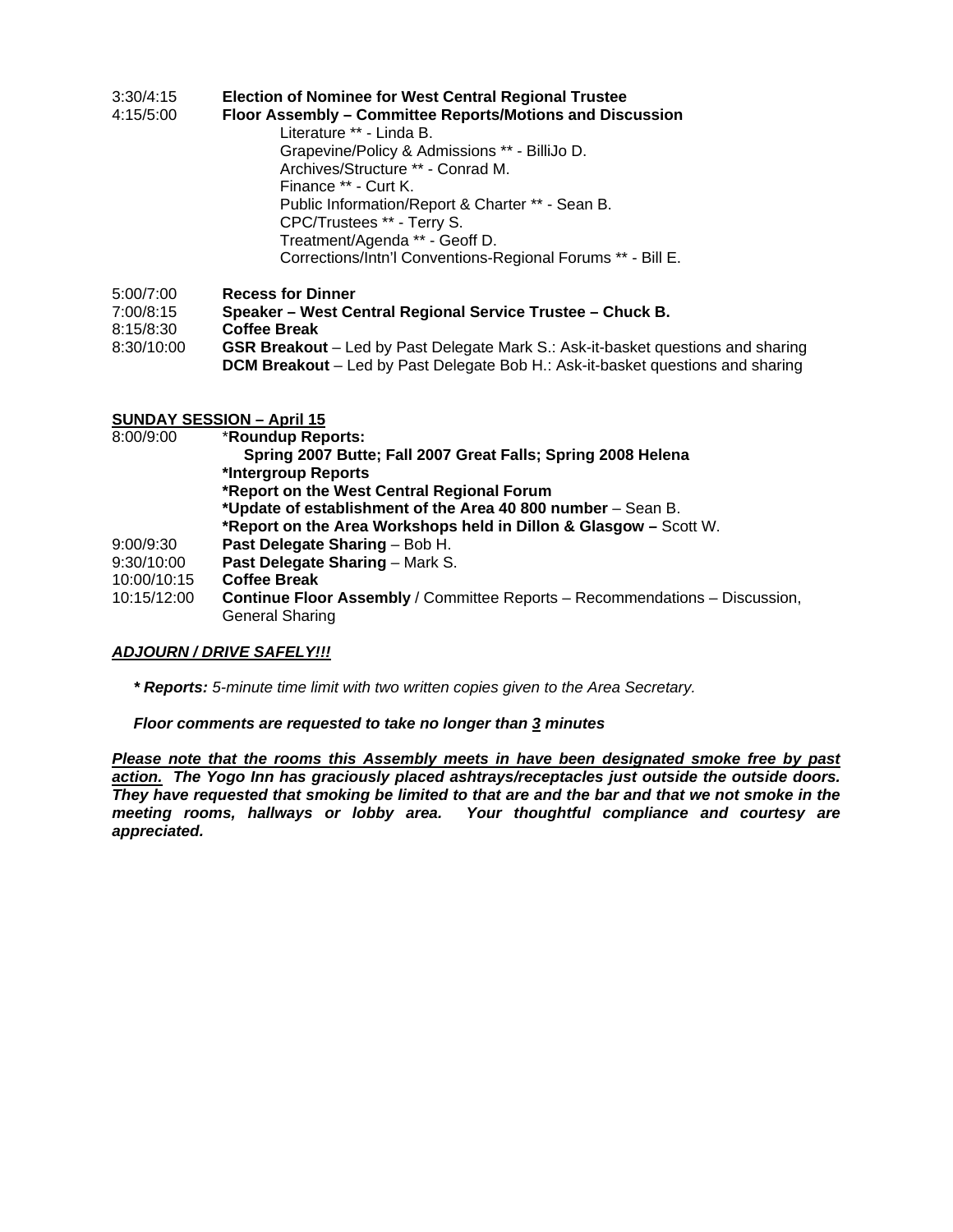The following is a list of agenda items and the Area Committees they have been assigned to for review. All items are Agenda Items that pertain to Area.

The Committee Chairs should have received a list of agenda items with, in most instances, corresponding background information sometime in August. This information is then passed on to other members of those committees for research, review and discussion, in turn providing for a well-informed *conscience/decision.* If your Group has any comments, questions, and concerns or would like copies of any background information please contact the appropriate Area Committee Chair. Your DCM has the names, phone numbers and addresses of the Area Committee should you need them. (**NOTE:** the process by which items are submitted, dispersed, considered and brought to the Assembly is detailed in the *Area 40 Committee System Policies & Procedures* manual which is available through your DCM).

The following Committees/Committee agenda items are listed in order of presentation.

The General Service Conference items that were submitted to the committees for review will not come to the floor of the Assembly as *recommendations (a motion passed and seconded)* but will instead be addressed as an informed *sense of the committee/area.* The purpose of this is to insure our Delegate is provided with a sense of Area 40's informed group conscience and to help him in preparation for the upcoming General Service Conference.

Review Concepts I, II, III, X, XII and Tradition 2 for a clearer understanding of the above process. The following Committees/Committee agenda items are listed in order of presentation.

# **Literature – Linda B.**

- 1. Review Literature committee items discussed at the GSC, but no action taken or recommendations made.
- 2. Consider forwarding to the General Service Conference Secretary a proposal to publish a hardbound edition of Daily Reflections.

# **Grapevine/Policy & Admissions – BilliJo D.**

## **Grapevine**

- 1. Discuss the status of Area 40 subscriptions to and participation in the Grapevine.
- 2. Review Grapevine committee items discussed at the GSC, but no action taken or recommendations made.

## **Policy & Admissions**

1. Discuss the effectiveness of the process of distributing the assembly agendas and background information.

# **Archives/Structure – Conrad M.**

### **Archives**

- 1. Consider a request Area 40 fund the Area Archivist to attend either the 2008 or 2009 National Archives Workshop, depending on whichever is closest and/or the least expensive. Funding is not to exceed \$1,500.00.
- 2. Review Archives committee items discussed at the GSC, but no action taken or recommendations made.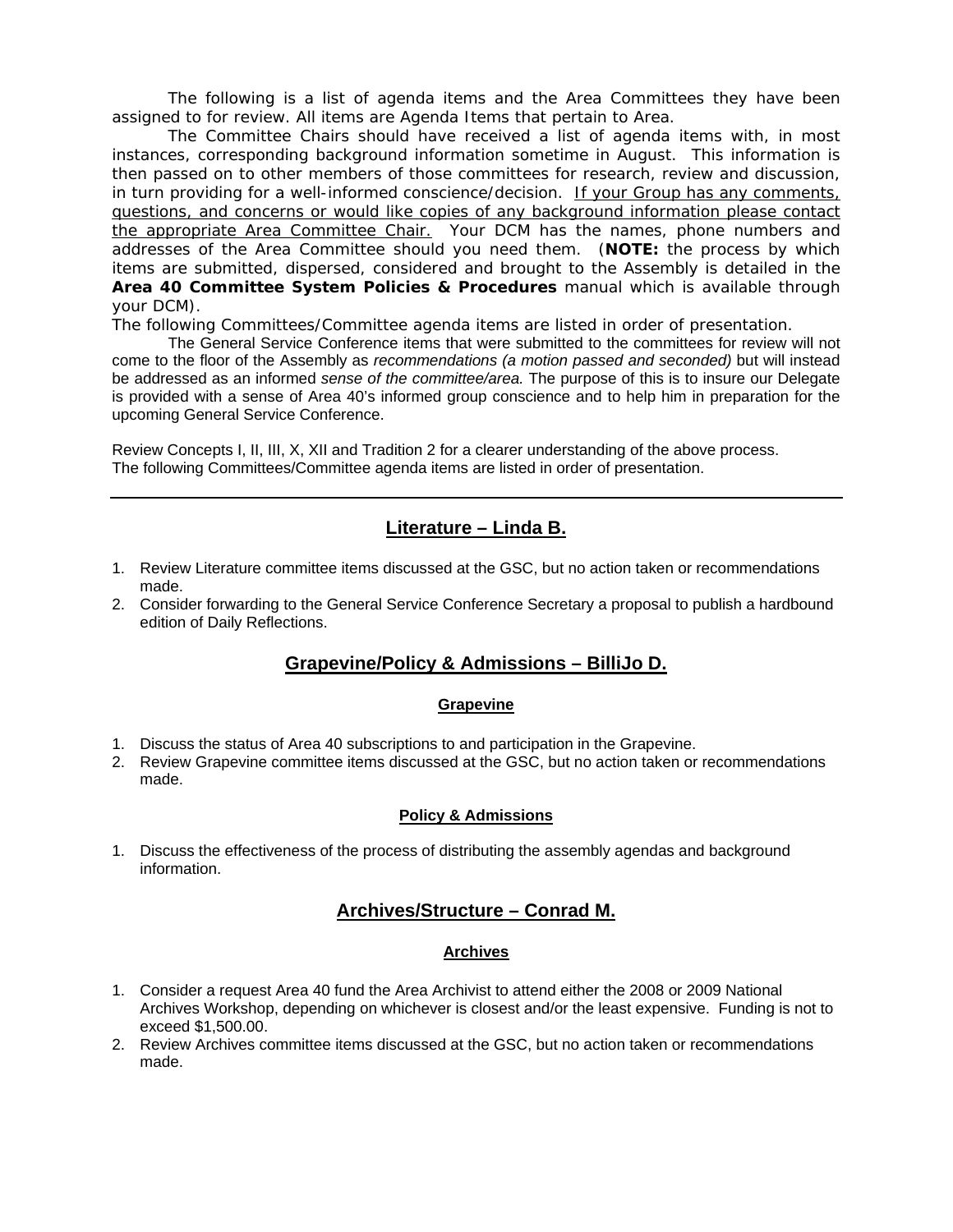### **Structure**

- 1. Consider asking the Area Chair to appoint an Ad Hoc Committee charged with studying the Pre-Assembly concept currently utilized in Area 40. Ask the committee to review the purpose of these events, the funding of these events, and the contribution they make to the informed group conscience of Area 40. It is hoped that this study will determine the current usefulness of these events and guide for future direction for them.
- 2. Review the Policy and Procedure document for accuracy.
- 3. Review the Past Actions document.

# **Finance – Curt K.**

1. Consider setting the Area 40 Prudent Reserve at 50% of the budget for "essential services" rather than 50% of the full Area 40 budget. (see attached "Essential Services Budget")

Essential services would include:

- A. The Spring and Fall Assemblies (budgeted to reflect the higher actual costs of the Spring 2007 Assembly)
- B. Regional Service Conference and Forum for the Delegate only
- C. Area 40's share of the Delegate's expenses set at the amount suggested by the General Service Conference (currently \$1,200)
- D. Full funding for the Area Chair travel expenses to Districts and distribution of agendas and background material
- E. Administrative expenses only for the Secretary, Treasurer, and Webmaster
- F. Publication and distribution of the Triangle on a quarterly basis only
- 2. Review the financial status of the Area.
- 3. Recommend the 2008 Area 40 Budget.

# **Public Information/Report & Charter – Sean B.**

### **Public Information**

- 1. Consider expanding the area 40 website to include dissemination of other materials such as reports from the annual General Service Conference, information coming from the General Service Board throughout the year, and other materials that might continue to improve the communication between all levels of the service structure.
- 2. Discuss the progress of the Area 40 800 Number.
- 3. Review Public Information committee items discussed at the GSC, but no action taken or recommendations made.

### **Report & Charter**

# **CPC/Trustees – Terry S.**

### **CPC**

- 1. Discuss ways of stimulating interest in C.P.C. service.
- 2. Review CPC committee items discussed at the GSC, but no action taken or recommendations made.

### **Trustees**

1. Discuss the process for electing a Regional Trustee.